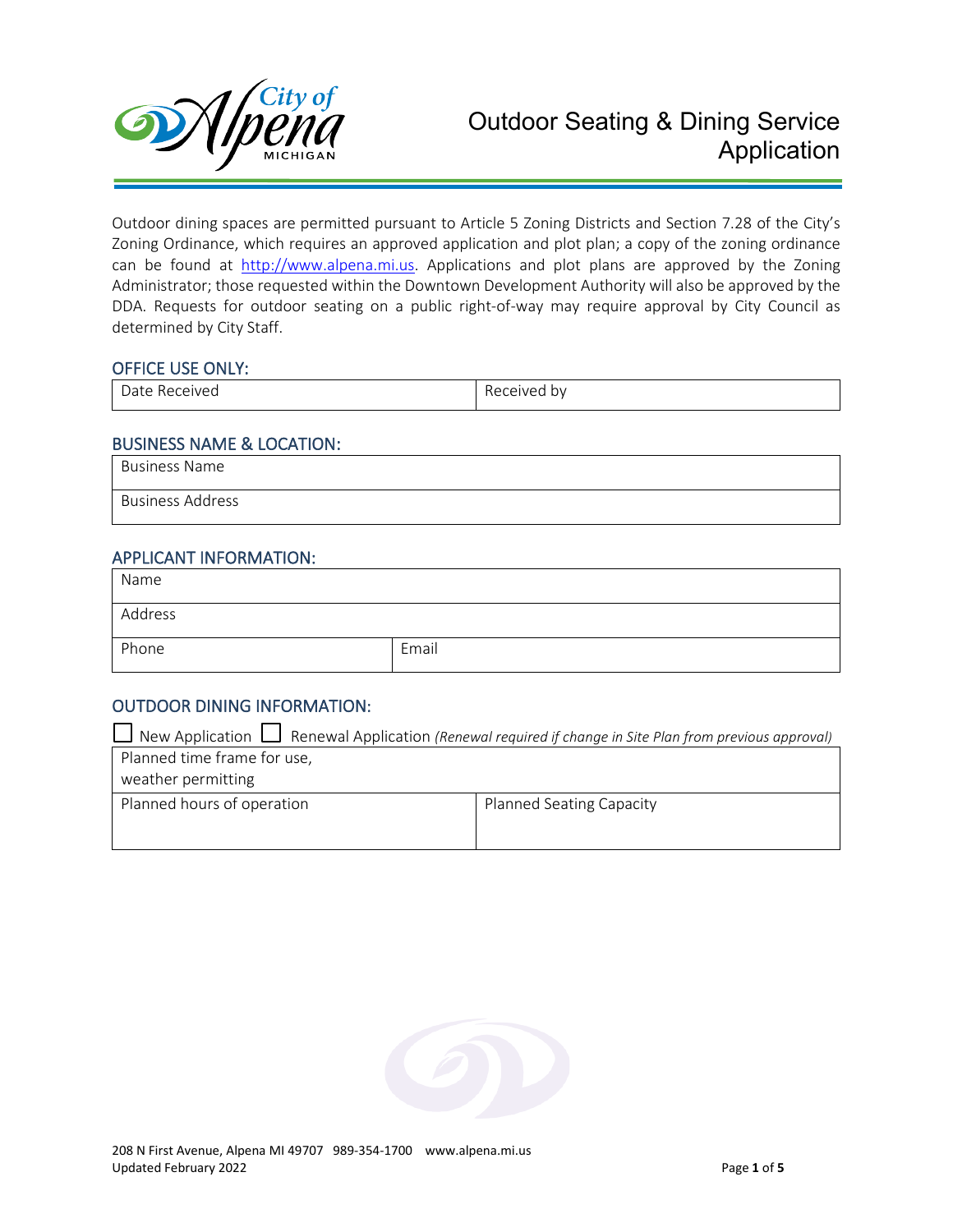

# Outdoor Seating & Dining Service Application

## OUTDOOR DINING PLAN:

This application must be submitted with a plot plan drawing illustrating the layout of the outdoor space in relationship to the building, property, sidewalk, etc. Marked up aerial photos of the proposed site are acceptable; however, worksheet examples are also provided below. Applications submitted without drawings will be returned.

Illustrate the location and measurements of all features listed below and any others that may be applicable (see plot plan options below for reference):

- - 1. The building or storefront where the space is proposed, including surrounding measurements
	- 2. The width of the sidewalk area between the storefront and light posts or trees and the width available for pedestrian traffic if applicable
		- a. Note that a minimum of 36" must be available for pedestrian traffic from the outer edge of the dining space to the light posts or trees, whichever is closer
	- 3. Location of light poles, trees, and bike racks
	- 4. Location of proposed tables, chairs
	- 5. Location of proposed signage, including A frame signs, and size of each
	- 6. Location of proposed trash bins
	- 7. If a fenced or sided enclosure is proposed, indicate length and width, as well as material

## RESPONSIBILITIES OF THE APPLICANT:

- 1. Maintain a 36" pedestrian traffic width
- 2. Keep a clean, orderly, safe, and maintained space
- 3. Submit an updated application if changes to signage, seating, enclosures, etc. are planned
- 4. Abide by all requirements of the Michigan Liquor Control Commission if applicable
- 5. Obtain approval from MDOT for any use on a State Highway right-of-way, which include M-32 on Washington Ave, as well as Second and Third Ave from Washington to Chisholm St; US-23 which includes State and Chisholm Streets. [Link to MDOT Website](https://www.michigan.gov/mdot/0,4616,7-151-9625-399737--,00.html)
- 6. Add the City as an additional insured to comprehensive general liability insurance if on a public right-of-way

## INSURANCE REQUIREMENTS: *Only Required if on a public right-of-way*

- 1. General Liability Add the City as an additional insured to comprehensive general liability insurance in the amount of \$1M.
- 2. Proof of Insurance provide copy of insurance coverage listing City of Alpena as Additional Insured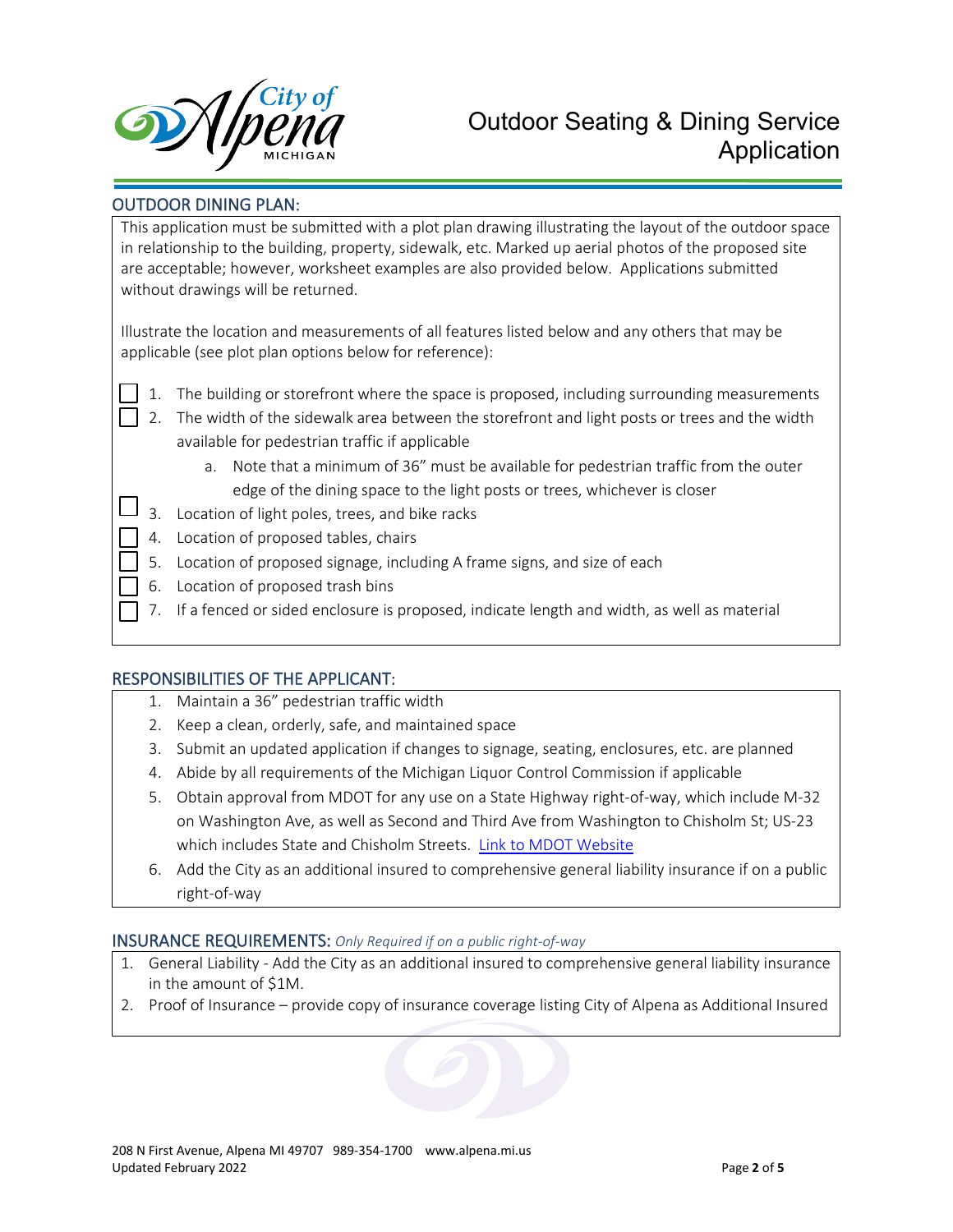

# Outdoor Seating & Dining Service Application

The Person shall defend, pay on behalf of, and hold harmless the City of Alpena, its employees, agents, public officials, and volunteers from and against any and all losses, damages, expenses, claims, suits, and demand of whatever nature resulting from damages or injuries including death, to any persons or property, and including any claim for losses that might result from Person late or defective performance, caused by or arising out of any action, omission, or operation performed in connection with work attributable to this contract; provided, however, the Person shall not be required to indemnify the city of Alpena, its employees, agents, public officials, and volunteers for any damages or injuries, including death, to any person or property caused solely and exclusively by the negligence of the City of Alpena, its employees, public officials, and volunteers.

I certify that all information on this application, accompanying plans, and attachments are complete and accurate to the best of my (our) knowledge; I understand and shall comply with all requirements outlined above and within the City Zoning Ordinance.

| <b>Applicant Printed Name</b><br>Applicant Signature |                                   | Date |
|------------------------------------------------------|-----------------------------------|------|
|                                                      |                                   |      |
| Zoning Administrator Signature                       | Zoning Administrator Printed Name | Date |
| DDA Representative Signature                         | DDA Representative Printed Name   | Date |

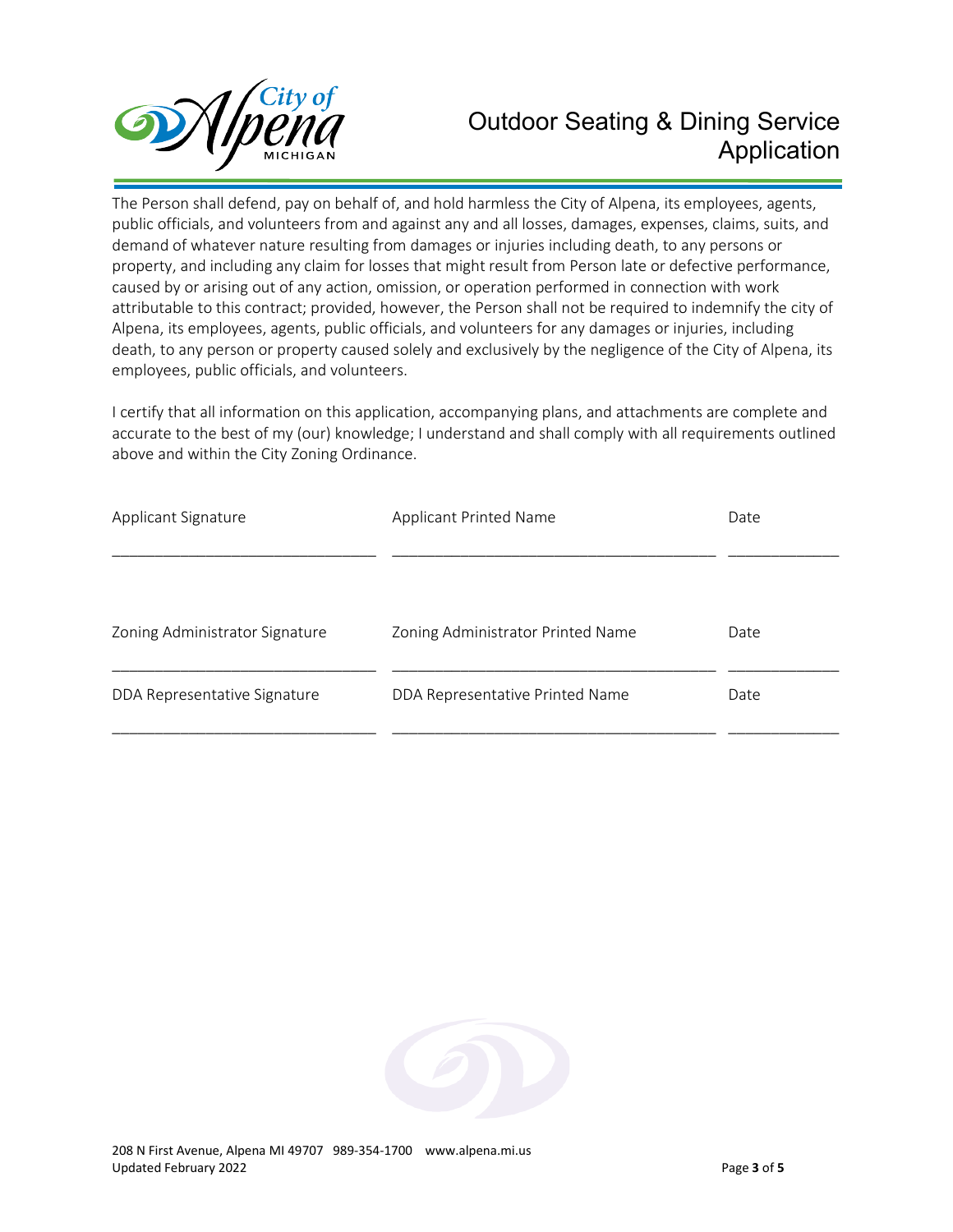

## Plot Plan Option 1



#### -Fill in Dimensions

-Show and dimension permanent and temporary fixtures where applicable in above drawing:

- Tables Electrical Outlets Planters
	-
- 
- Chairs Light Poles Trash Bins
- 
- Benches Signs (hanging & A frame) Fences
- -
- Trees Bike Racks Railings
	-